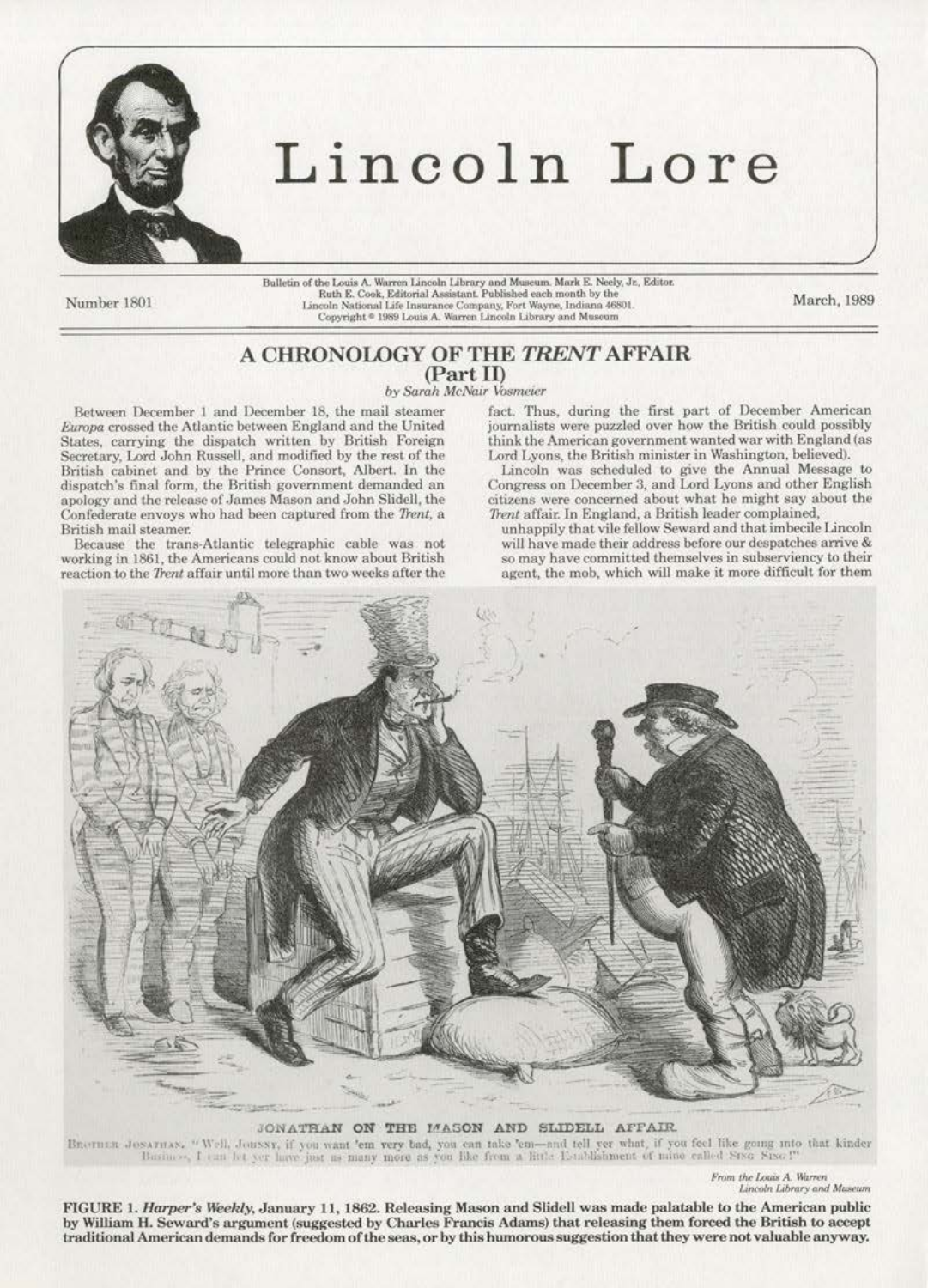to get right (Former Lord Chancellor Henry Brougham, December 10 1861).

Lyons and others were relieved when Lincoln made no mention of the Trent affair at all.

However, several general comments could be construed as references to it, suggesting that the Lincoln administration intended to be firm in protecting American rights, but fair in recognizing the rights of England. First Lincoln expressed a hope that the government had "averted causes of irritation" in foreign powers, while "with firmness, maintaining our own rights and honor." In the next paragraph, he suggested that Congress make provisions for defending the coast line, and "also, in the same connexion, ask the attention of Congress to our great lakes ..." This brief mention of defending the Great Lakes might seem like an afterthought, but it must have had great meaning to the British, who were sensitive about the possibility that the United States might invade Canada. Like the previous paragraph, this "aside" reflected the administration's resolve to be firm in defending American rights.

A few paragraphs later, though, Lincoln introduced an issue that illustrated the way the United States could be conciliatory when fairness or justice required it. An English ship had been mistakenly detained, and Lincoln recommended that "as justice requires that we should commit no belligerent act not founded in strict right, as sanctioned by public law," the government should compensate the owner of the ship.

On December 9, the major Northern newspapers reprinted a story from an Edinburgh newspaper describing British legal opinion on the Trent affair. (The British legal experts had decided that although seizing the Trent and taking her to a prize court for arbitration might have been appropriate, Wilkes' arbitrarily removing passengers from the ship was not.) American journalists misinterpreted the emphasis, They focused on the first part of the decision as justifying Wilkes' behavior, rather than the decision as a whole, which allowed England to demand reparations.

The next day, when Senator Orville Browning met Lincoln at a wedding they both were attending, he asked about the Trent affair. Lincoln appeared unconcerned. Having just been told by Henri Mercier, the French Minister in Washington, that the British legal experts supported Wilkes' right to arrest Mason and Slidell, he thought "there would probably be no trouble about it." In fact, the president preferred to talk about another issue. A eulogy for Lincoln's close friend Edward D. Baker was being delivered the next day in the Senate and Lincoln wanted to attend, but was not sure if it would be proper. Browning told him that, "I could see no impropriety and thought it would be eminently proper."

This apparent unconcern could not last long, though, as the Europa moved closer to the American shores. On Friday, December 13, the first news of British anger over the affair, and the first suggestion that it might cause an international crisis appeared in American newspapers.

On Sunday, December 15, more bad news arrived from England. That afternoon Seward learned that the British cabinet had decided that the arrest of Mason and Slidell was a violation of international law, and that they would demand an apology and the return of the prisoners. Seward could not have known on Sunday how serious the British threat would be because a letter arriving in Washington on December 15 had to have been written before the final dispatch was composed.<sup>1</sup> However, news of the British cabinet's decision to make the two demands had spread very quickly in London; a Confederate agent there maintained that he had heard about it only hours after the fact. Thus Seward's informant could have written a letter describing the cabinet's decision to make demands, and put it on a steamer bound for the United States before the cabinet actually decided on the nature of the demands or the wording of the ultimatum.

Although Seward could not know the specifics of the decision, he hurried over to the White House, interrupting Lincoln's tea with Senator Orville Browning and two other men, to show him the dispatches. Browning could not believe that England would insist on an apology and the return of the diplomats, but he vowed, "if she is determined to fight a war with us, why so be it. We will fight her to the death.'

By Monday, the newspapers were writing about the "imminent prospect of war," and American common stock<br>prices fell rapidly. On Wednesday Lincoln called a cabinet meeting to discuss the new information from England. Until this time Lincoln had been fairly quiet about his views of the subject, especially publicly, and in any case, he did not make any rash statements that he might have to disavow later. For example, when a Canadian visitor expressed concern about possible hostilities between England and the United States. Lincoln shifted the conversation away from controversial subjects with the dismissive comment, "Oh, that'll be got along with." Even at the wedding party, with Orville Browning, a friend from Illinois, Lincoln had shifted the topic away from the Trent affair to more personal matters.

Thus, he might have been surprised to see himself quoted, in the New York Herald, as having "declared emphatically' after the Wednesday cabinet meeting that Mason and Slidell "should not be surrendered by this government, even if their detention should cost a war with Great Britain." In fact, although he might have been annoyed at the misquote, he was probably not surprised: the editor of the New York Herald was notoriously hostile to England, and advocated "wresting Canada from the power of England." Thus the *Herald* reporter would have been predisposed to interpret Lincoln's ambiguous and noncommittal statements to fit his employer's idea that the Trent affair was the perfect opportunity for war with England and for annexing Canada.<sup>2</sup> In comparison, a New York Times reporter, who also described the mood of the cabinet meeting, wrote that he had "the best authority for saying the demands of England will be met in a spirit of conciliation.' and that

There was but one sentiment prevalent [in the cabinet], and



From the Louis A. Warren Lincoln Library and Museum

FIGURE 2. Lord Lyons, British minister in Washington.

 $\overline{2}$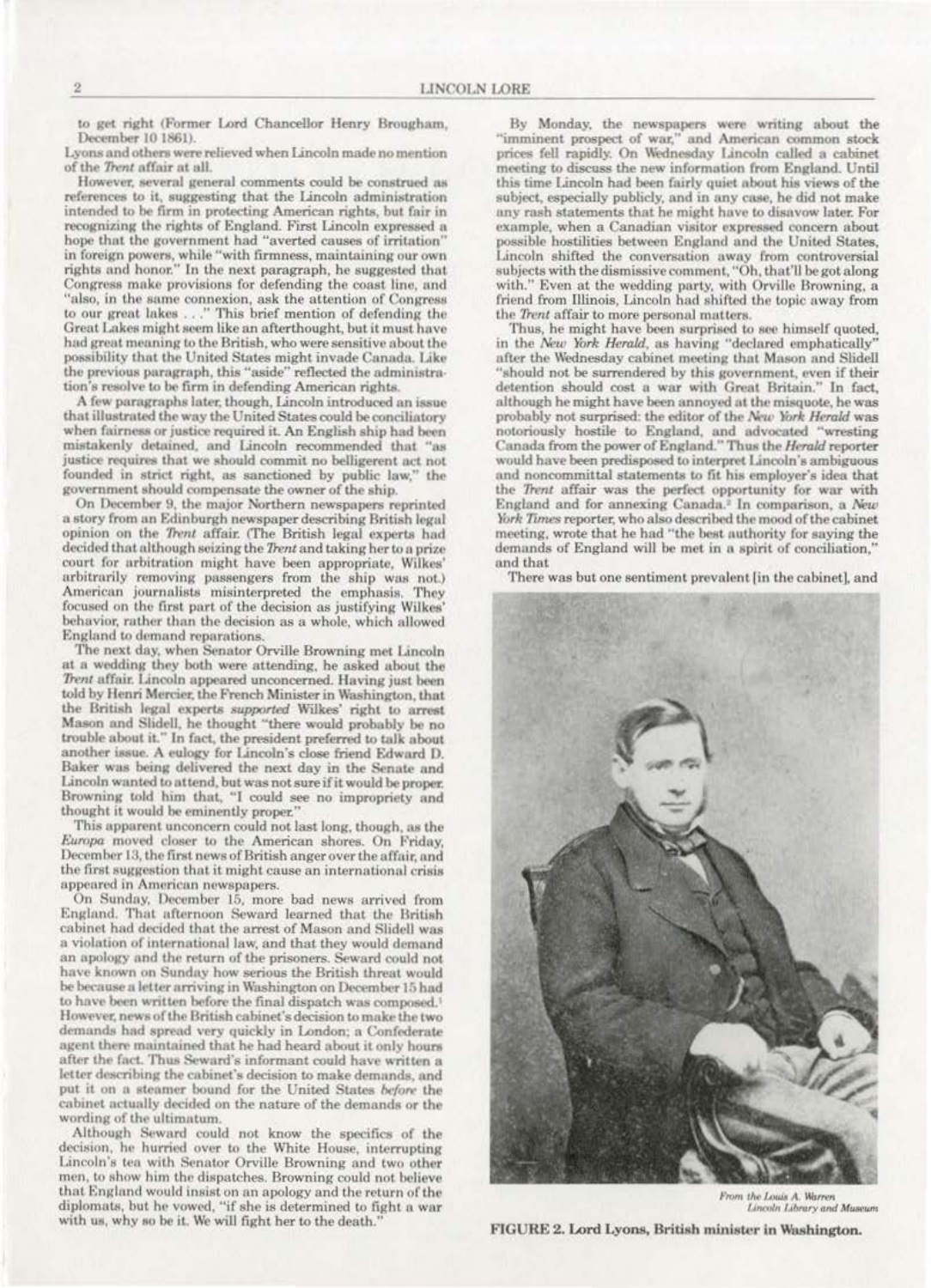that was that no quarrel with England must be permjtted to interfere at this moment to stay the reduction of the Southern rebels. . . . [The government] believes it has no right to give new life to the rebellion by entering another and vaster quarrel (December 19, 1861).

Much later in the evening of the 18th, long after the cabinet meeting had concluded. a messenger from the *Europa* finally arrived at Lyons' home to deliver the packet of dispatches which included the ultimatum. Following Russell's instructions. Lyons went to Seward's office the next day to make an oral delivery of the ultimotum, preparing Seward for its official delivery. Echoing the language Prince Albert had inserted in the dispatch, Lyons told Seward that he assumed the American government would want to make reparations voluntarily and that he wanted to avoid "the slightest appearance of menace." When Seward asked him if he could have an "unofficial" copy of the dispatch to discuss with the president. Lyons willingly agreed, and he also agreed to give Seward until Saturday, the 2Lst, before delivering the official copy. Nevertheless. when Seward asked him if there was a time limit. Lyons firmly insisted that the British government required a response within seven days of Seward's official receipt of the document.

When Lyons then arrived at Seward's office that Saturday to deliver the official document, Seward complained that he had been too busy to attend to the dispatch properly and begged to have another two days to work on it before presenting the issue to the full cabinet. Since Lyons was convinced that Seward had had a change of heart and that he honestly intended to dissuade the president and the rest of the cabinet



From the Louis A. Warren Lincoln Library and Museum

FIGURE 3. Charles Francis Adams, American minister in London.

from war. he agreed to another delay.

These extra days gave Lincoln more time to consider the situation and to discuss it with his advisers. For example. issue with the president "daily." Sumner corresponded regularly with prominent English leaders. and he showed their letters to Lincoln. According to Sumner, Lincoln was "much moved and astonished" by the news of the British reaction. As Sumner explained to his British friends, "[Lincoln] is essentially honest and pacific in disposition, with a natural slowness." and the British need not fear his encouraging war. In fact Sumner quoted Lincoln as having said, "there will be no war unless England is bent upon having one." Also, Lincoln would keep Seward under control: "The President himself will apply his own mind carefully to every word of the answer. so that it will be essentially his; and he hopes for peace, (December 23, 1861, to John Bright) In fact, Sumner said, Lincoln was so disturbed by the English misunderstanding that he offered to visit Lord Lyons himself, insisting that "I could show him in five minutes that I am heartily for peace." Advising against this breach of diplomatic protocol, Sumner advocated submitting the whole issue to arbitration.

Influenced by Sumner's suggestions. Lincoln drafted a dispatch for Seward to sign. In the draft he wrote that if the case was, in fact, as the British stated it, reparation "would be justly due, and should be promptly made.'' However, he alluded to the political price for his administration's giving in to the English demands too easily. Wilkes had not acted under orders, Lincoln explained. but

being done, it was no longer left to [his administration] to consider whether we might not. to avoid a controversy, waive an unimportant, though strict right; because we too, as well as Great Brittain, have a people justly jealous of their rights, and in whose presence our government could undo the act complained of, only upon a fair showing that it was wrong, or, at least, very questionable.

Finally, he suggested either that the matter be submitted to arbitration, or that, at least, the British listen to the American side of the story before they began making demands.'

Meanwhile, Seward was also working on his draft of the response. shutting out all visitors to spend an uninterrupted day on it. About this time, Seward received a letter from Charles Prancis Adams (the American Minister to England) suggesting a way of making peace with the English without appearing to sacrifice American rights or honor. Adams pointed out that Americans had previously been in the position of having England capturing men from their ships, and had<br>always fought for the rights of neutrals. Thus, giving up Mason and Slidell could be an opportunity to support freedom of the seas. Seward incorporated Adams' ideas in his draft answer: although he was initially a little embarrassed about seeming to support the British position, he said,

I am relieved from all embarrassment (about appearing to support the British position. because] . .. I discovered that I was rea11y defending and maintaining not an exclusively British interest, but an old, honoured, and cherished American cause, resting not upon British authorities but on principles ... laid down for us in 1804, by James Madison. . . The ground he assumed then was the same I now occupy,

and the arguments by which he sustained himself upon it have been an inspiration to me in preparing this reply.

On December 23, Lyons mode the official delivery of the ultimatum, insisting that no more delays would be allowed. If he did not receive a satisfactory answer by the 30th, he would close the legation.

Finally, then, on Christmas morning at 10:00 a.m., Lincoln assembled the cabinet to discuss how to respond to the ultimatum. By this time, it was becoming obvious that there would be no time to ask for arbitration. Sumner was invited to attend the meeting so that he could read the letters from England. As one of the cabinet members noted, "these letters tend to show that in England there is  $\dots$  one feeling  $-$  all against us."

Also, during the course of the discussions Frederick Seward, Seward's son and the Assistant Secretary of State, broke into the meeting to deliver dispatches from France. Henri Mercier